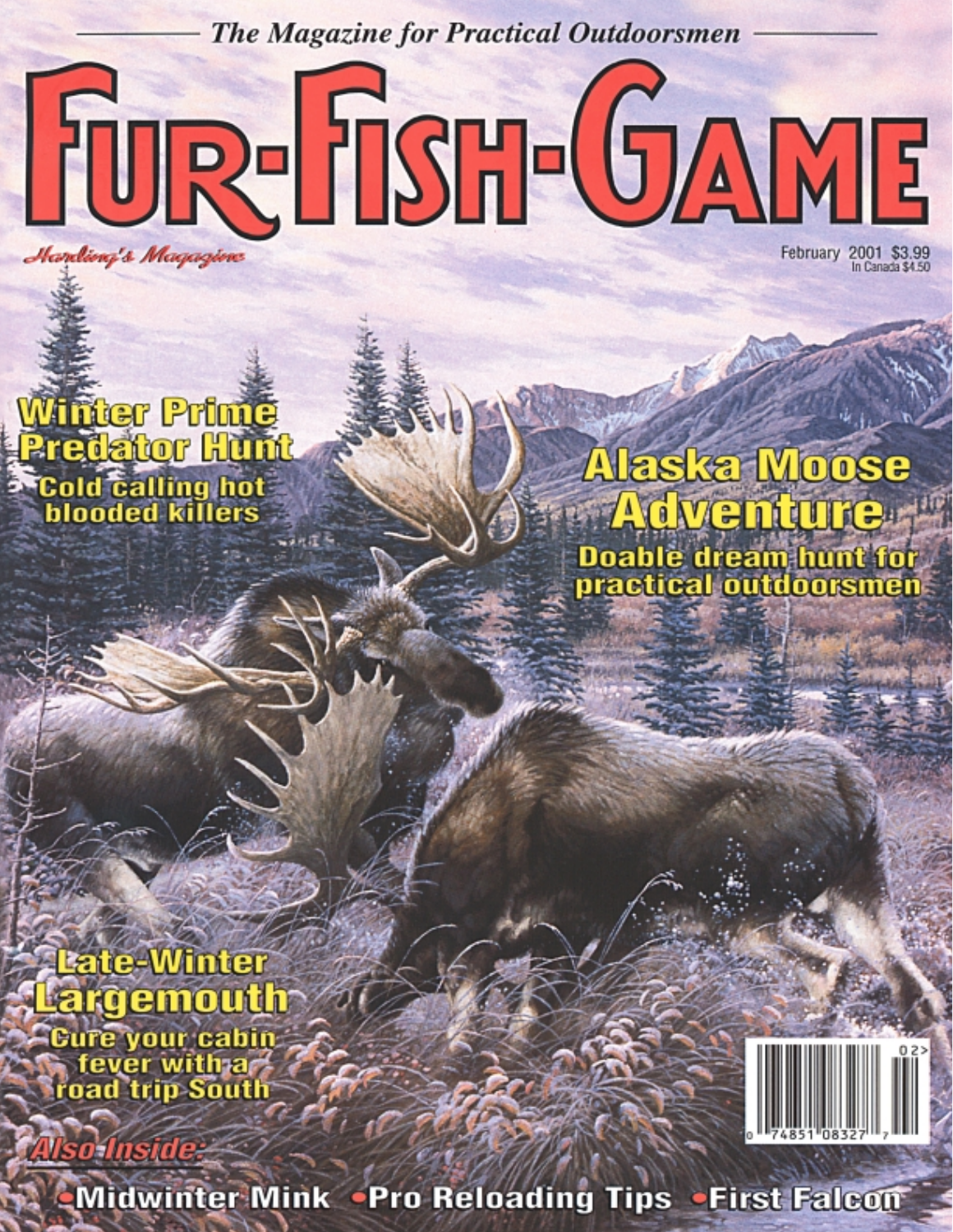#### **Text & Photos by Steve Sorensen**

 s the two kids lugged board after board up into the tree, their conversation see-sawed the two kids lugged board after board up into the tree, their conversation see-sawed dreaming about the future. Their dreams included hunts for exotic game in places like Africa or Alaska, far from their Pennsylvania homes. For too many boys, such dreams never come true.

But for Tom and Steve, they did.

 I'm Steve. Tom was my high school buddy. My future took several turns before I ended up back in our hometown, and we had not seen each other for years. But on September 1, coincidentally, we found ourselves on the same airplane headed to Anchorage, each bound for a separate moose hunt.

 "Tom, remember that tree house?" I asked. "You know, we talked about doing this." He remembered, too. Identical dreams coming together on the same day on the same plane, more than three decades later.

 Tom had made arrangements to be dropped at a lake by a local pilot. My plan was to hunt with my brother Andy, a resident of Anchorage, and be flown into a remote drainage by air taxi. It was my first moose hunt, Tom's second. On his first he had tagged a nice bull.

 It's not hard, and need not be too expensive, to arrange a quality moose hunt in Alaska––even from 4,000 miles away. The dream can become a reality if you are willing to work at it.

 Even though I had the advantage of a brother living in Anchorage, it's easily possible to plan a hunt without any personal contacts in Alaska. In fact, I did all our planning from my home. Although Andy is an expert woodsman and knew where moose could be found near Anchorage, for the best likelihood of success, we decided to try something more adventurous.

 Something more adventurous meant driving seven hours north of Anchorage and then flying 50 miles into the bush in two Super Cub airplanes, each plane hauling one hunter, his rifle, plus a 50-pound limit of equipment.

 On September 3, the Super Cubs landed us on the tundra, and we set up camp overlooking thick, wet moose habitat in a broad valley below. A small stream, interrupted by a series of beaver dams, cut through the valley. Willow patches along the stream provided the moose with a favorite food. On each side sweeping mountainsides covered by dense scrub spruce offered the moose plenty of cover.

 Our first half-hour of glassing the valley with binoculars revealed five

our moose scouting was already finished. Our strategy for today was to head up over the mountain and try to intercept the wolves on the back side.

 We ate a quick breakfast, then hurriedly packed what we would need for the day. But we were only 300 yards from our campsite when a small band of caribou interrupted our plan. I persuaded Andy, who had our only caribou tag, to forget about the

## **The adventure of a lifetime Alaska Moose Hunt** Smart planning helps a life-long dream come true for everyday outdoorsman

bull moose. Then through the spotting scope, we judged all of them to be legal, even from more than a mile away.

 When initially glassing for moose, you can cover more ground with binoculars than with a spotting scope. Sometimes it takes a few minutes to spot a moose; or it may take hours. Even without bright sunlight, the massive antler palms offer a vivid contrast to the dark green spruce, making bulls much easier to spot than cows. Moose generally don't move quickly unless disturbed.

 onresident moose season wouldn't open until Septem ber 5, and we planned to use **All September 4 for additional**<br>all of September 4 for additional scouting. But that changed when Andy zipped open our tent in the morning and glassed the mountainside about 3 miles to the northeast. He spotted two wolves, which seemed to be on a bearing that would take them behind the mountain where we were camped.

 Alaskan wolves can pose a serious threat to local moose and caribou populations, and hunters are not required to purchase wolf tags before shooting one. Since we already had seen five legal bulls, we decided

wolves and shoot the nicest bull in the group. The bull ended up being the largest of more than 200 caribou we saw during our hunt.

 That night we dined on caribou tenderloin, reminding us of a long family tradition on the opening day of Pennsylvania buck season.

 The wolves? They maintained their course. Shortly before dark we saw them cross over a mountain 2 miles to the northwest.

 The next morning we were up and glassing at first light, but we saw no moose from our campsite. So we hiked up the ridge to glass the head of the valley. The bulls had moved while our attention was on wolves and caribou, and we rediscovered them about 2 miles upstream. But now we saw six bulls, the sixth a real monster. He seemed to be protecting a couple of cows from the desires of the other bulls. All day we contemplated going after the big fella, but the distance from our camp kept him safe. We watched and wished all day, but had to hope for good bulls closer to camp tomorrow.

 While we slept that night, two of the bigger bulls moved about threefourths of a mile downstream, closer to our camp. The monster bull must have chased them away from his little harem.

We first saw them from across the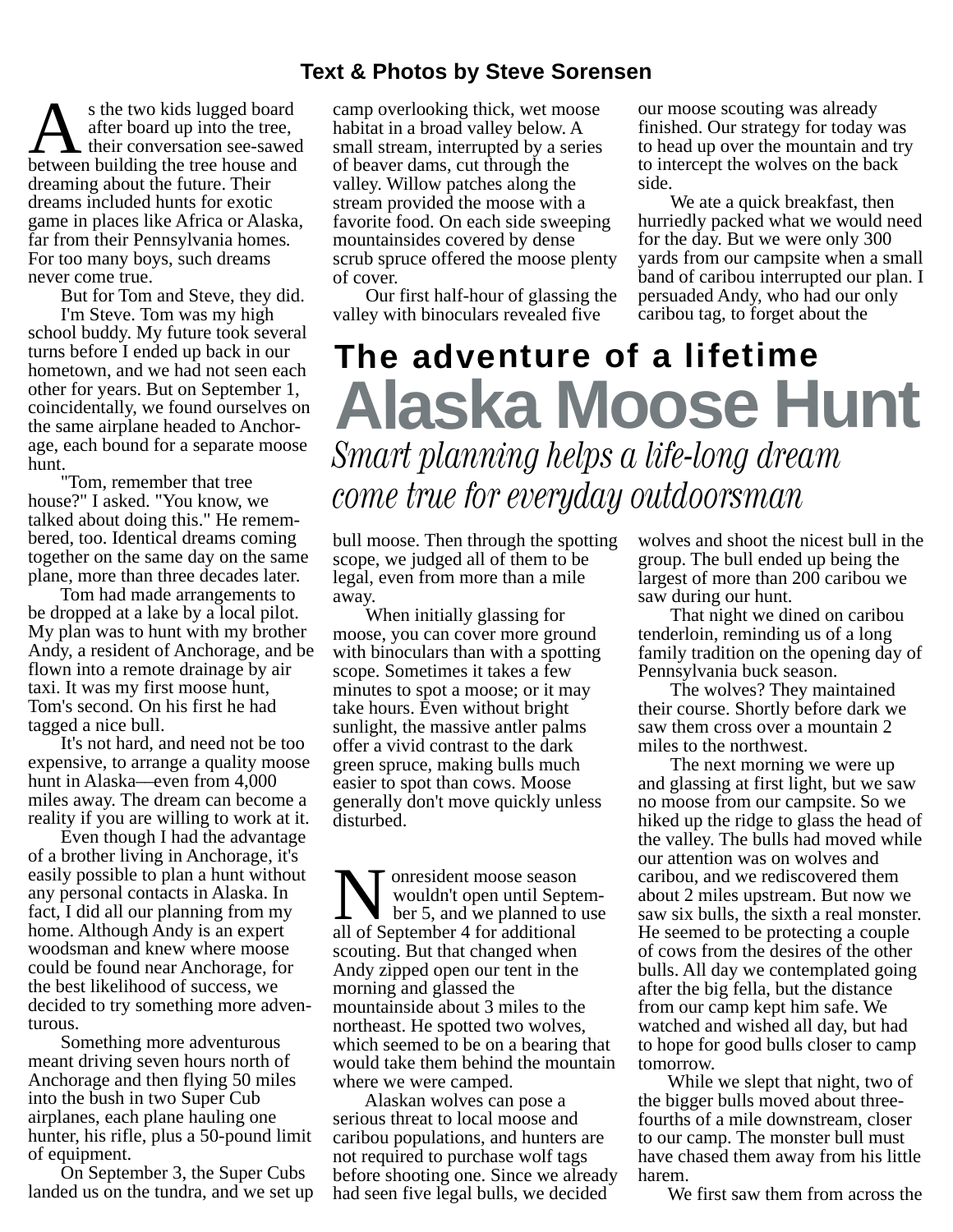valley at about 8 a.m., and we studied them for hours. They still were more than a mile from camp. They were resting, gazing across and down the valley. Finally, at around 3 p.m., they began to clank antlers together, nibble on willow brush, and meander around in the spruce brush. With their attention on food and on each other, we began a stalk that would take us to the bottom of the valley and a short way up the other side.

 Our plan was for Andy to do the calling, and for me to be the first shooter. We established a position equal in elevation to the moose. I set up 75 yards closer, still a quarter-mile away. Five minutes after Andy began scraping brush and grunting through the moose call, I glimpsed a set of antlers passing between spruce trees at about 200 yards. A few minutes later, I heard them scrape their antlers. Then I heard them clamber across the stream below us.

 Convinced they were trying to circle downwind, I hustled back to Andy. Almost immediately, both moose came into view 200 yards away, across the stream. I looked for a place to rest my 7mm Remington magnum, but had to settle for an offhand shot.

 I shot, then Andy shot. Both moose fell in the thick spruce brush. Hurrying across the stream, we kept our eyes peeled and cautiously approached where the bulls had dropped. I was within 10 yards of my moose when Andy shouted, "To your left!"

 As I turned my head, the animal let out a primal roar, stomped its front hooves into the ground, and rocked its huge antlers toward me. I administered the *coup de grace* with another 175 grain Nosler Partition bullet.

 It was Labor Day, and the work we had given ourselves gave the words "Labor Day" new meaning. One moose on the ground is huge. Two are a staggering task.

 A do-it-yourself moose hunt in Alaska is a sentence to hard labor, and conditioning is vital. I was thankful for the many summer evenings I had spent jogging, lifting weights, and hiking with a 100-pound pack on my back. The long hours of preparation paid off.

 After skinning and quartering both moose, a job that took roughly a day, we moved the meat about 100 yards

above the kill site so that if grizzly bears came, they might leave the meat alone and go for the carcasses and gut piles. Next, we packed the animals, piece by piece, up through a quartermile of dense spruce and cached the meat at the bottom of two rock slides. The following day, we each made 10 more trips up through both rock slides, another quarter-mile, to a second meat cache.

 The last half was the hardest. It wasn't as steep, but we were exhausted and the footing treacherous. Carrying a meat-laden pack through spongy moss and low bush blueberries is like hiking in heavy, knee-deep snow, and the ground was neither smooth nor level.

"A do-it-yourself moose hunt in Alaska is a sentence to hard labor, and conditioning is vital."

But by Friday evening, the job of packing two three-quarter-ton animals a mile uphill to camp was at last complete. Getting the antlers was the last and most satisfying trip.

 An experienced hunter from the lower 48 who is in good physical condition and willing to plan well and work hard can realize the dream of a successful moose hunt in Alaska. But don't underestimate the task, or the dangers. Grizzlies are a genuine threat, but most often the hunter is his own worst enemy. I was reminded of that while skinning Andy's moose.

 Working on the thick skin covering the moose's hump, I stuck a razor sharp Gerber Gator into my left index finger at the middle knuckle. I felt the knife tip scrape across bone, sever a small artery and the digital nerve. Had we not been prepared, the hunt could have taken a serious turn right there.

 A tightly wrapped bandage stopped the bleeding almost completely. To protect the wound, I added a splint made from a willow branch. After some deep breaths and a few minutes of rest, I went back to work. Fortunately, we had the foresight to

bring an antibiotic.

 I still have a complete set of fully functioning fingers, though one is a little stiff and half of it lacks feeling. Never will I hunt in a remote area without an emergency dose of a general antibiotic on hand. It probably saved my finger and definitely kept a small blunder from becoming a big problem.

 Even if you don't make any mistakes, hunting moose in Alaska is far different than hunting deer in the Northeast. At home, my hunting is done in two or three hours before or after work, sometimes with the luxury of an entire Saturday. Then I return to a hot homecooked meal and the comfort of my own warm bed.

 But in wilderness Alaska, you'll eat from and live in whatever you can carry on your back.

 Full service guided Alaskan hunts are easier and promise a high probability of success, but they can be extremely expensive, beyond the reach of the average working person. If you have a bottomless wallet, then find a top guide and book early. But for most of us, expense is the biggest hurdle.

 How expensive is a do-it-yourself Alaskan moose hunt? That depends partly on how much equipment you already have. After I purchased the needed equipment, my biggest expenses were air fare to Alaska, moose tag, and air taxi. Done on your own, you may experience a wilderness Alaska moose hunt for less than \$2,500, perhaps less than \$2,000, depending on the current cost of commercial air transportation.

 That's a lot of money for most working men, but not too much to save over three or four years, like I did. In 1999 when I made my hunt, a nonresident Alaska hunting license was \$85 and a moose tag \$450. After food and equipment, the major other expenses were getting myself from home to the hunting location and back.

 Book flights as soon as possible, especially any flights into the bush. The best outfits, the ones with the best reputations and best access to game, fill up quickly. For a September hunt, the first of January is not too early to sign on.

 To fly us into a remote drainage, we chose an outfit named 40-Mile Air and booked nine months in advance.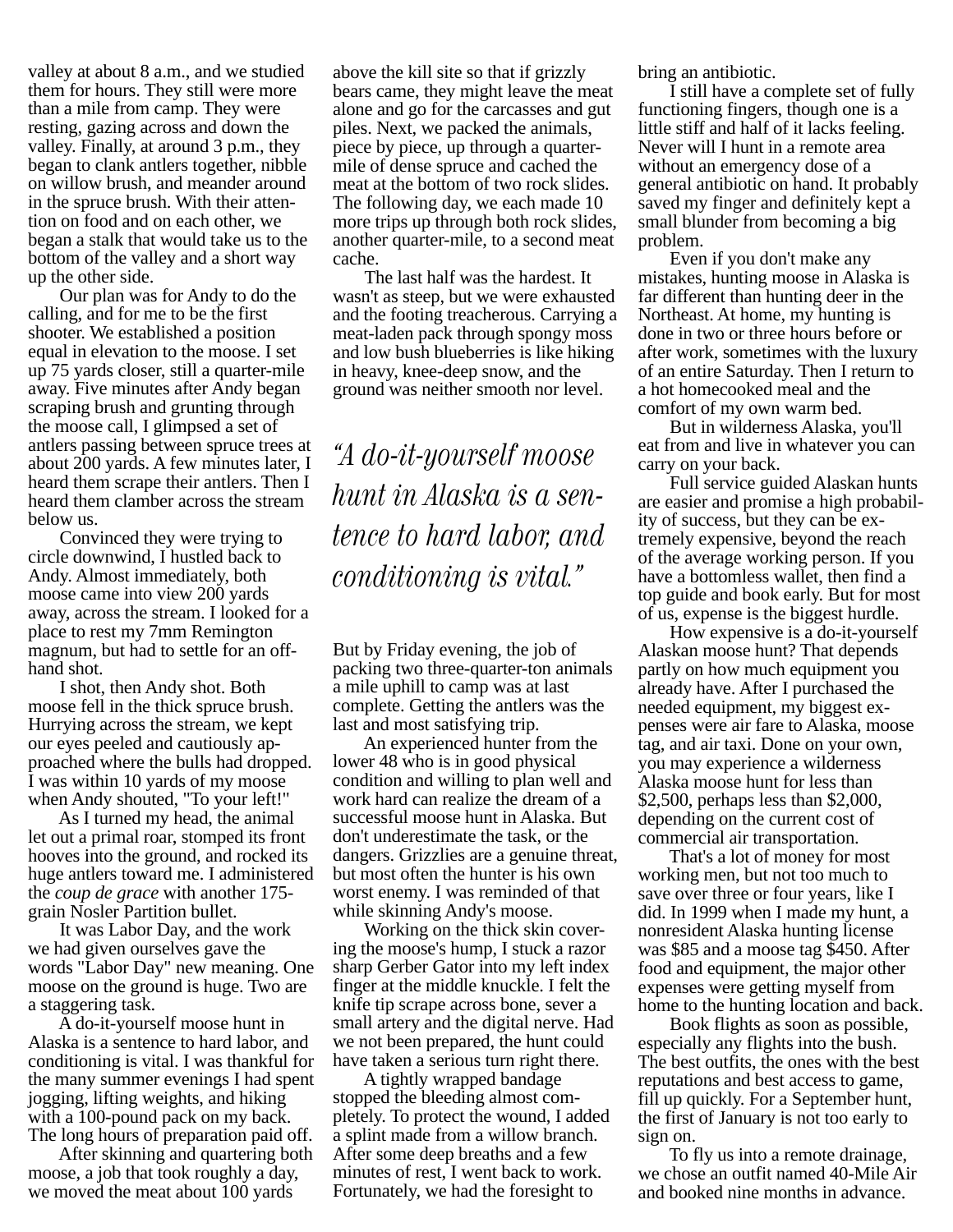

### Alaska Moose Adventure

Our first attempt to book a hunt with them was the previous March, and we found that by then they had no openings for 1998. That was disappointing, because we had to wait a year. But it also was a positive sign. It gave us confidence that they were in demand and had the integrity not to book more hunters than they could serve well.

 You can find 40-Mile Air, plus many other Alaskan hunting services, on the internet. I found the internet to be my most valuable research tool. If you don't have access, you probably have a friend who will be kind enough to log on and walk you through the simple search process. Public libraries also offer access. The simple search words "Alaska" and "moose hunting" will garner you hundreds of sites to investigate and produce more details about Alaska and moose hunting than you can possibly digest. You'll find information on everything from aspirin to zip-lock bags. You'll need both, and many things in between.

 Your first contact should be with the Alaska Department of Fish & Game. They, too, are on-line. Or they can be reached by mail. Regardless of how you contact them, they provide

**Steve Sorensen's moose had a 55-inch spread and four long brow tines on each side. To be legal for a nonresident hunter in this unit, the moose needed a minimum 50-inch antler spread or at least four brow tines on one side.**

indispensable information relating to hunting units and the regulations you need to know.

 Other searches may result in lists of guides, outfitters, air taxis, and lots of how-to hints, as well as the success stories of other hunters. Many hunters with technological savvy have created websites that seem tailor-made for planning a do-it-yourself hunt. These sites are loaded with advice and plenty of additional links.

 Be sure to check out the discussion forums on the internet. Browsing the question-and-answer formats will produce plenty of recommendations and advice. Plus, you can ask your own specific questions and receive expert answers. You may even run

#### **Andy Sorensen's trophy moose rack spanned 58 inches with three outstanding brow tines on each side.**

across one or two top names in the hunting industry; it's almost a sure bet they'll be helpful. By being selective, you can pick up valuable knowledge and contacts.

 Among the best books is *Hunt Alaska Now*, by Dennis W. Confer. This comprehensive 300-page manual on hunting moose and caribou gives special attention to float hunting. Videos also may help, though most videos are geared toward entertainment, not information; find one that focuses on calling.

 Make a list, and check it dozens of times. I adapted a list developed by someone else, organizing everything into basic categories: sleeping, hiking, hunting and eating, plus comfort, clothes and safety. A good pair of waterproof binoculars is absolutely indispensable.

 Don't plan on hunting alone. From a practicality viewpoint, you and a partner can share much equipment: tent, cooking gear, a means of water purification, safety items, a camera, rope, GPS, perhaps a radio, and that indispensable roll of duct tape. Decide who is carrying what, and don't duplicate. Weight will be critical, especially if you're flying into a remote area by bush plane.

 But the more important reason is safety. It is much safer to hunt with a partner. If something goes wrong, out-